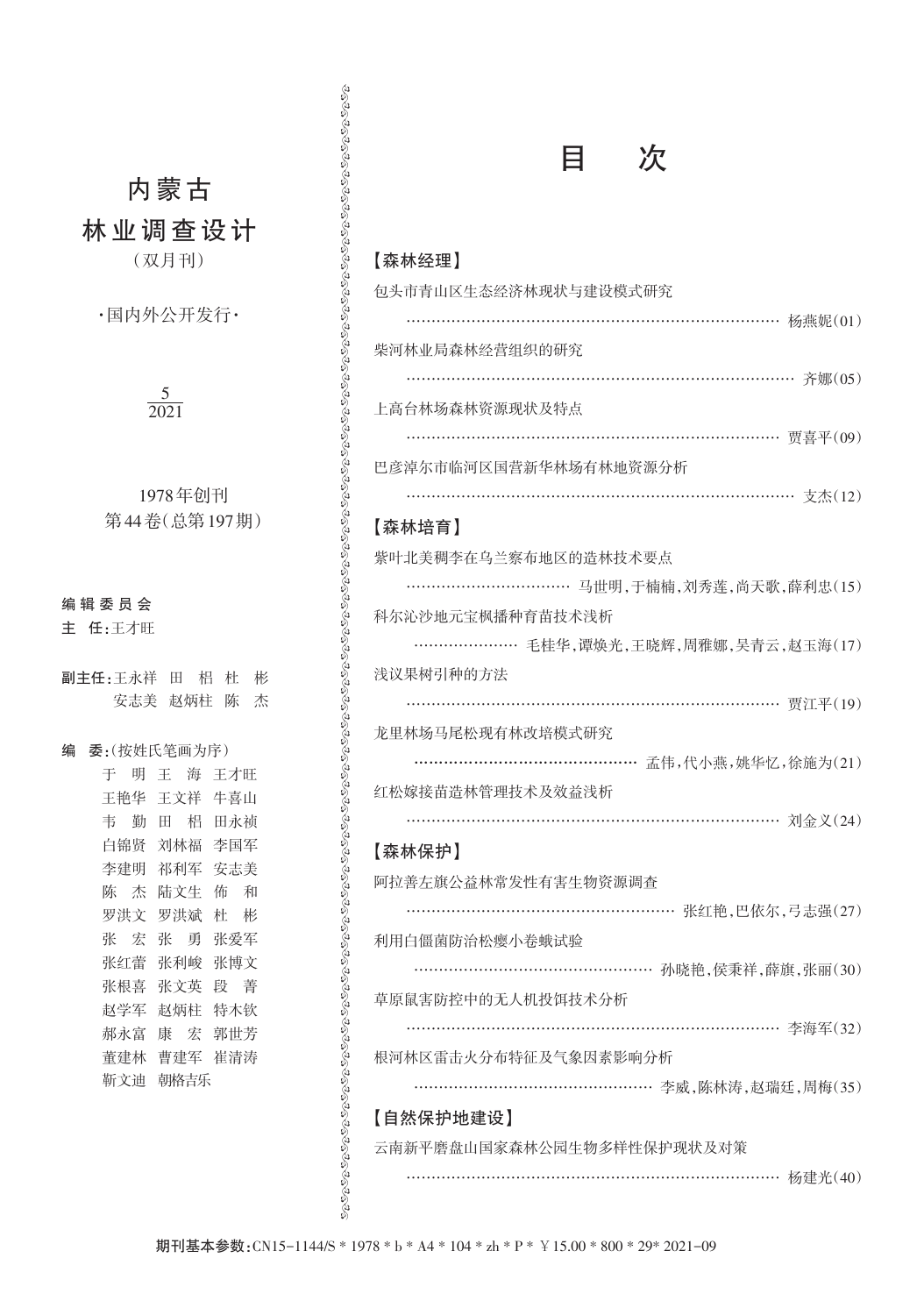| 主 |  | 编:陈 | 杰 |
|---|--|-----|---|
|   |  |     |   |

- 副主编:安志美 祁利军
- 编 辑:邢喜云 崔 涛 邢桂春 秦建明 斯钦毕力格

封面、封二设计:牛锋

| 主管单位:内蒙古自治区林业和草原局                                               |
|-----------------------------------------------------------------|
| 主办单位:内蒙古自治区林业监测规划院                                              |
| 出版单位:《内蒙古林业调查设计》编辑部                                             |
| 出版地址:呼和浩特市五塔寺东街3号                                               |
| 邮编:010020 电话: (0471)3394105                                     |
| 印刷单位:内蒙古彩神彩色印务有限公司                                              |
| 发行单位:中国邮政集团有限公司<br>内蒙古自治区分公司                                    |
| 出版日期: 2021年9月15日                                                |
| 订阅: 全国各地邮政局                                                     |
| 邮发代号:16-12                                                      |
| E-mail:nmlydc@sina.com                                          |
| http://NMLD.chinajournal.net.cn                                 |
| $\frac{\text{ISSN }1006 - 6993}{\text{CN }15 - 1144 \text{/S}}$ |
| 每期定价:15.00元                                                     |
|                                                                 |
|                                                                 |

| 哀牢山自然保护区资源保护价值评估                      |
|---------------------------------------|
| …………………………………………………… 李晋,陶晶,晁增华,       |
|                                       |
| 华朝朗, 杨忠兴, 徐吉洪, 罗怀秀, 俞瑶, 龚纯伟(44)       |
| 内蒙古额尔古纳国家级自然保护区国家重点保护野生动物名录修订         |
| ………………………………………… 张淑梅,郭丹丹,罗兴艳,周明(48)   |
| 【园林绿化】                                |
| 城市微更新中生杰智能口袋公园营造                      |
| ——创新路口袋公园设计                           |
| ………………………………………………… 王植芳,袁伊旻,张帆(53)    |
| 武汉5种常见园林绿化树种胸径与树高的相关性研究               |
| ………………………………………………………… 何浩,杨召乾(58)     |
| 【研究与探讨】                               |
| 利用最大熵模型预测贵州省南方红豆杉潜在适宜区                |
| ……………………………………… 甘桂春,邹亚,刘郁林,林世滔,姚蕾(67) |
| 内蒙古草原研究的可视化分析                         |
| …………………………………………………………………… 王丹丹(72)    |
| 漠河市自然资源空间配置林地林权变化浅析                   |
|                                       |
| 朝阳市经济林产业发展存在的问题及对策                    |
| ……………………………………………………………… 杨晓华(81)      |
| 呼和浩特市村庄绿化美化现状分析及发展对策                  |
| …………………………………………… 孟瑞芳.乌兰娜.赵一凡.巴志勇(83) |
| 浅谈内蒙古自治区农民林业专业合作社发展情况                 |
| ………………………………………… 费菲,弓文玄,超乐萌,赵一非(87)   |
| 浅议干部人事档案管理建设的对策和措施                    |
|                                       |
| 关于安徽省退耕还林工程中出现的问题和对策探讨                |
| ……………………………………………………………… 李娜娜(93)      |
|                                       |
| 勐海县湿地保护与修复规划初探                        |
| ………………………………………………………… 杨倩,罗胤(96)      |
| 华池县10a间土地利用类型变化特征                     |
|                                       |
| 铁岭市天保工程森林管护队伍薄弱环节及发展建议                |
| …………………………………………………………… 张莹(103)       |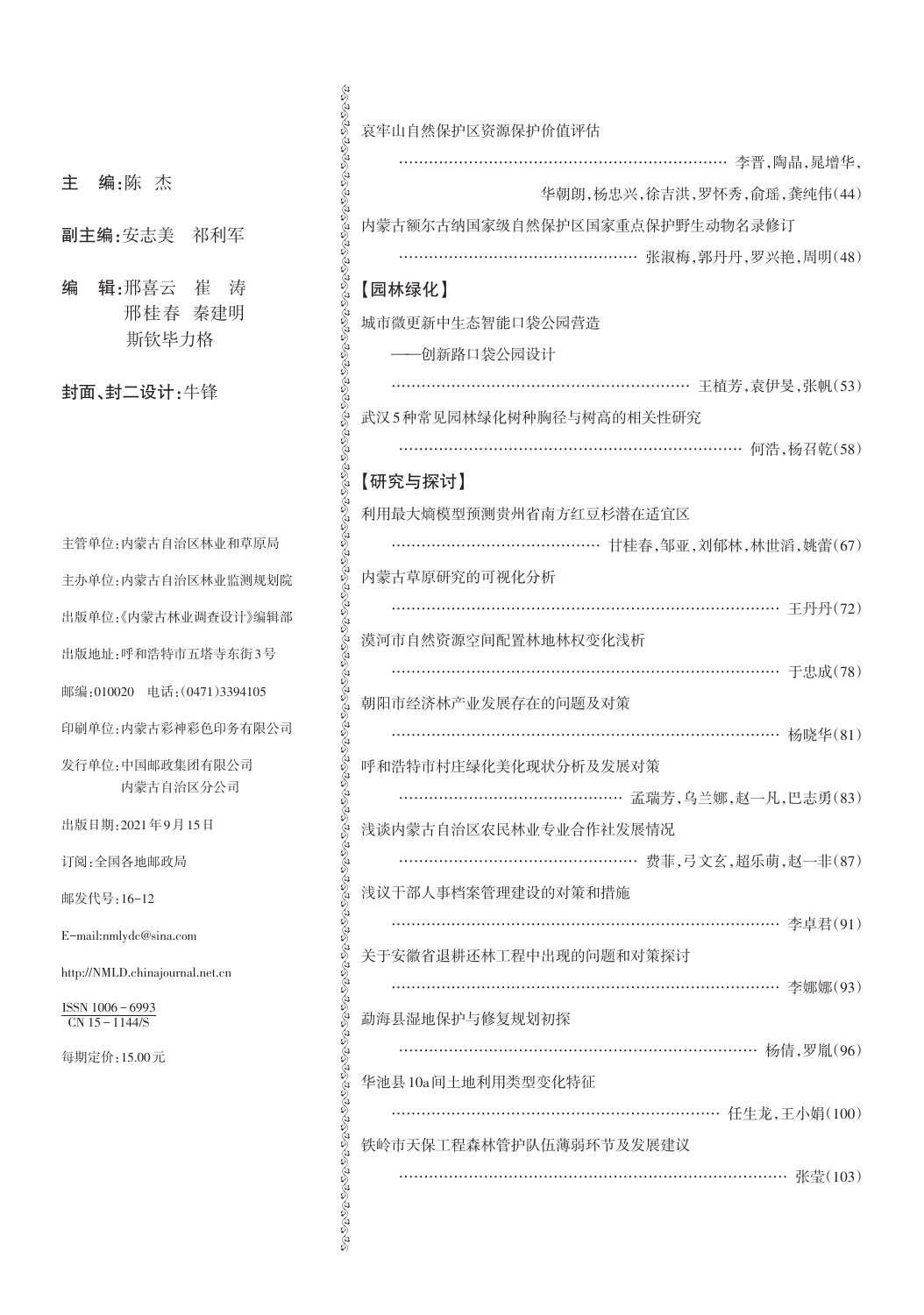# **Contents**

## 【Forest Management】

| <b>Contents</b>                                                                               |  |  |  |
|-----------------------------------------------------------------------------------------------|--|--|--|
|                                                                                               |  |  |  |
| [Forest Management]                                                                           |  |  |  |
| The Present Situation and Construction Mode of Eco–Economic Forest in                         |  |  |  |
|                                                                                               |  |  |  |
| Forest Management Organization of Chaihe Forestry Bureau                                      |  |  |  |
| $\cdots$ OI Na(05)                                                                            |  |  |  |
| Current Situation and Characteristics of Forest Resources of Shanggaotai                      |  |  |  |
|                                                                                               |  |  |  |
| Analysis on Forest Land Resources of State-Owned Xinhua Forest Farm in                        |  |  |  |
|                                                                                               |  |  |  |
| [Forest Cultivation]                                                                          |  |  |  |
| Key Points of Afforestation Techniques of Prunus Virginiana L. in Ulanqab Area<br>MA Shiming, |  |  |  |
| YU Nannan, LIU Xiulian, SHANG Tiange, XUE Lizhong (15)                                        |  |  |  |
| Analysis on Sowing and Seedling Raising Technology of Acer Truncatum in                       |  |  |  |
|                                                                                               |  |  |  |
| WANG Xiaohui, ZHOU Yana, WU Qingyun, ZHAO Yuhai(17)                                           |  |  |  |
| A Brief Discussion on the Methods of Introducing Fruit Trees                                  |  |  |  |
|                                                                                               |  |  |  |
| Study on the Existing Forest Transformation Model of Masson Pine in Longli                    |  |  |  |
| Forest Farm  MENG Wei, DAI Xiaoyan, YAO Huayi, XU Shiwei (21)                                 |  |  |  |
| Management Technology and Benefits of Grafting Seedlings of Pinus Koraiensis                  |  |  |  |
|                                                                                               |  |  |  |
| [Forest Protection]                                                                           |  |  |  |
| Investigation of Common Pest Resources in Public Welfare Forest of Alxa                       |  |  |  |
| Left Banner ················ ZHANG Hongyan, BAYier, GONG Zhiqiang (27)                        |  |  |  |
| Experiment on Controlling Spodoptera Litura With Beauveria Bassiana                           |  |  |  |
|                                                                                               |  |  |  |
| Analysis of UAV Bait Casting Technology in Grassland Rodent Prevention                        |  |  |  |
|                                                                                               |  |  |  |
| Distribution Characteristics of Lightning Fire in Genhe Forest Area and Analysis              |  |  |  |
| of Meteorological Factors                                                                     |  |  |  |
|                                                                                               |  |  |  |
| [Nature Reserve Construction]                                                                 |  |  |  |
| Present Situation and Countermeasures of Biodiversity Conservation in Mopanshan               |  |  |  |
| National Forest Park in Xinping of Yunnan Province                                            |  |  |  |
|                                                                                               |  |  |  |

Inner Mongolia Forestry

# Investigation and Design

(Bimonthly)

5 2021

Started Publication in 1978

(Issue No.197)